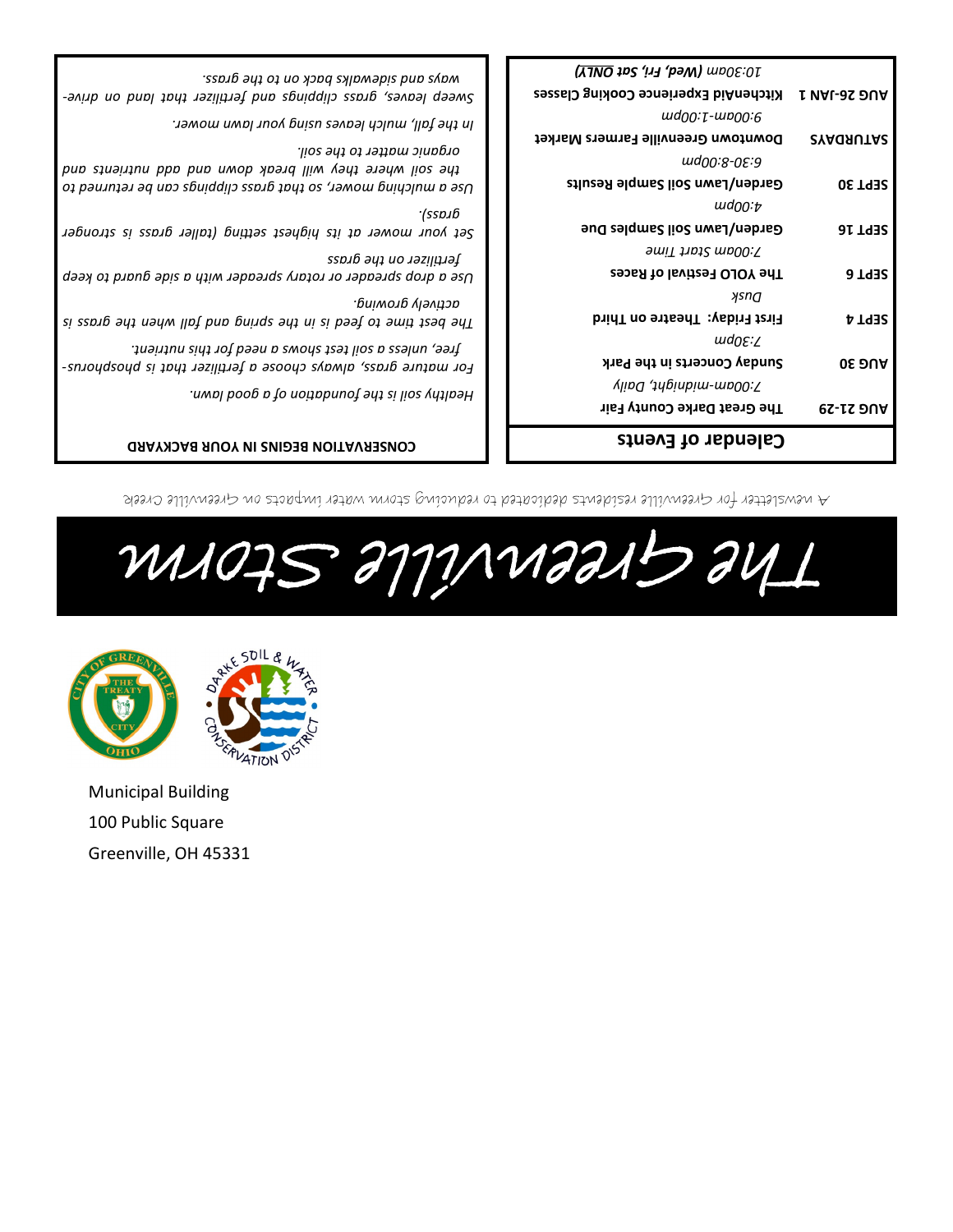

*This newsletter was developed to inform residents of Greenville about storm water related issues and provide educational information to reduce the impacts of storm water to the Greenville Creek. We hope that the newsletter provides you with helpful information on saving money while protecting the local environment at the same time.*



#### Rain Barrels: Save that Rain Water!

Rain barrels are a rain harvesting system designed to collect rain water for landscape and garden purposes. A few of the advantages of collecting rain water are that it can save you money on your water bill, reduce excess runoff, help keep basements and crawl spaces from flooding and they are inexpensive to install and maintain. The water collected can be used in your garden, your flower beds or for washing your car, boots or tools. Never use this water for drinking or cooking!

Darke SWCD sells rain barrels for \$30. This includes a 55-gallon, plastic barrel and the DIY installation kit. The barrels are blue, but can be painted to fit any landscape décor. Stop in the Darke SWCD office at 1117 Southtowne Court, Greenville to pick up your rain barrel today. Availability is subject to supply, sometimes supplies are limited.

Every year, Darke SWCD and the City of Greenville host a rain barrel workshop. This workshop goes over the benefits of using a rain barrel on your property and then walks you through putting your rain barrel together. By the end of the evening your barrel is complete. The workshops for

2014 were held at Shawnee Prairie in conjunction with the Darke County Park District. There were two workshops with a total of 38 people in attendance.

If you are interested in buying a rain barrel or if you own one and have a few questions, feel free to visit www.darkeswcd.com or call the office at 937.548.1715, extension 3 for all your rain barrel needs.

#### Tips for Effective Lawn Watering

Here are a collection of tips for being effective when you water your lawn. In a given area, irrigation can account for 40% of water use. If you decide to water your lawn this year, make sure you are efficient!

**Make a decision** - before the summer heat hits, decide if you are going to water the lawn or let it go dormant. Don't rotate back and forth.

**When is it time to water** - don't turn the sprinklers on after the first few hot days. It is beneficial to allow the lawn to go

through a little stress, this will increase your lawns root system and overall health.

**Water infrequently** - because frequent watering promotes shallow root systems. Except on newly seed lawns.

**Water early/late in the day** - avoid midday watering due to excessive evaporation. An early or late in the day watering reduces the amount of evaporation, allowing more water to reach the root zone.

**Uniformly water your lawn**—avoid flooding and misses. Watch for runoff, maybe apply in several different applications to

allow for penetration in the soil.

**Conserve** - don't allow water to hit the street, driveway or sidewalk!

**Avoid overwatering**—not only does this stress the groundwater supply, it also weakens your plant while increasing storm water runoff.

**Monitor rainfall**—in general, grasses need roughly 3/4-1" of water per week. Keep track of rainfall and don't apply more than is needed. Also, don't water if a rainfall is expected soon.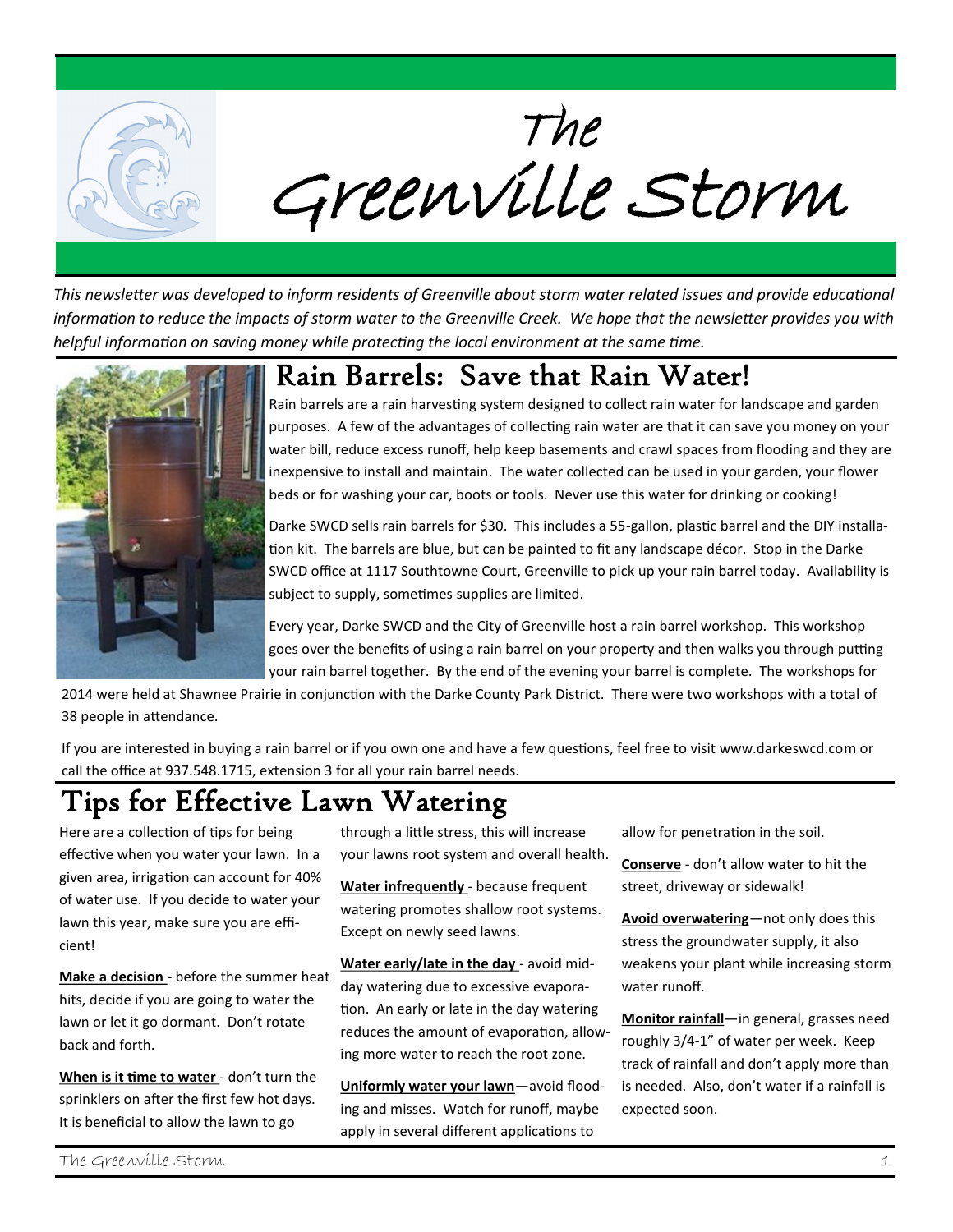#### Keep Your Grass Clippings Out of the Street!

their lawn more often this year. As a reminder, please don't blow your grass clippings in the street. Any grass clippings turn flows into area streams and rivers. The storm water drainage system does not flow to the wastewater treatment plant like the sanitary sewer.

season:

- Make certain that you aren't blowing your grass clippings into the street.
- When you start mowing your lawn, make the first few passes or leaves in the street: so that your lawnmower is blowing the clippings into the lawn and not the street.
- If you get grass clippings into the street, take a few moments to use a broom or leaf blower and blow them back in the lawn. DO NOT use a hose to wash them into the street or storm drains!
- You should always mow your lawn when the grass is dry, this helps avoid clumping.
- Set your mower cutting height to 2 or 2  $\frac{1}{2}$  inches. This helps hide your clippings better and makes for a healthier lawn.
- Try to remove only one-third of the grass length per mowing. If your lawn is overgrown, mow it twice. With the first pass, cut at a higher setting. Then a day or two later, lower the mower and cut again.
- Recent spring rains have many Greenville residents mowing . In the spring, it is ideal to mow every five days. During the dryer summer months, it may only require a cutting once every two weeks.
- blown into the street eventually enter the storm drain, which in To ensure a good, clean cut, sharpen your mower blades twice per year.

Here are a few tips to consider when mowing your lawn this algae is harmful to our lake system, it blocks sunlight and pre-Grass clippings contain nitrogen and phosphorus, which lead to unwanted algae growth in our lakes, ponds and streams. This vents plant growth. When it dies and decays, it takes oxygen away from fish, creating a hypoxic or "dead zone" in the water.

Here are a few issues created by the disposal of grass clippings

- Flooding blockage of a system creates flooding that could result in property damage.
- Water Quality leads to an increase in nutrients which can cause algae growth with the potential of killing fish and other aquatic life.
- Safety potential reduction of traction between vehicles and the roadway.

Keeping leaves and grass clippings out of the streets can have a significant impact on our area waters. By doing this, you are helping to reduce the amount of nitrogen and phosphorus entering our streams. Leaving your grass clippings on the lawn can reduce your annual fertilizer needs and costs, while reducing water pollution.

#### What to do with those Grass Clippings?

**Leave them Lay** – by not collecting grass clippings, you are building organic matter and soil health. Grass clippings do not cause thatch in lawns. Returning your grass clippings coupled with proper mowing frequency won't lead to an increase in disease pressure. As a word of caution, be sure to check with your equipment supplier if you are unsure about your mower's ability to operate without a collection bag. Some machines are not designed to operate safely without a bag or other attachment in place.

**Use as Garden Mulch** – grass clippings can be spread on the garden and used as a mulch to help control weed growth, reduce crusting and soil spattering during rainfall events, and help to moderate soil temperature. As a tip, allow the grass clippings to dry in the sun for a day before spreading, this helps reduce any protection for slugs. If your lawn has been treated with herbicides, do not use the clippings until after your third cutting.

**Incorporate in the Soil** – if you haven't planted an area of your garden, use the grass clippings as a source of organic matter by incorporating them into your garden.

**Compost Them** – they are high in nitrogen and demand much more oxygen than leaves. The concern is if the pile becomes anaerobic, it will lead to strong, unpleasant odors. An anaerobic pile also means a reduction in the decomposition rate. As a tip, never compost grass clippings alone, mixing them with leaves helps keep the material aerobic. It is recommended to mix 1 part fresh grass clippings with 3 parts partially composted leaves.